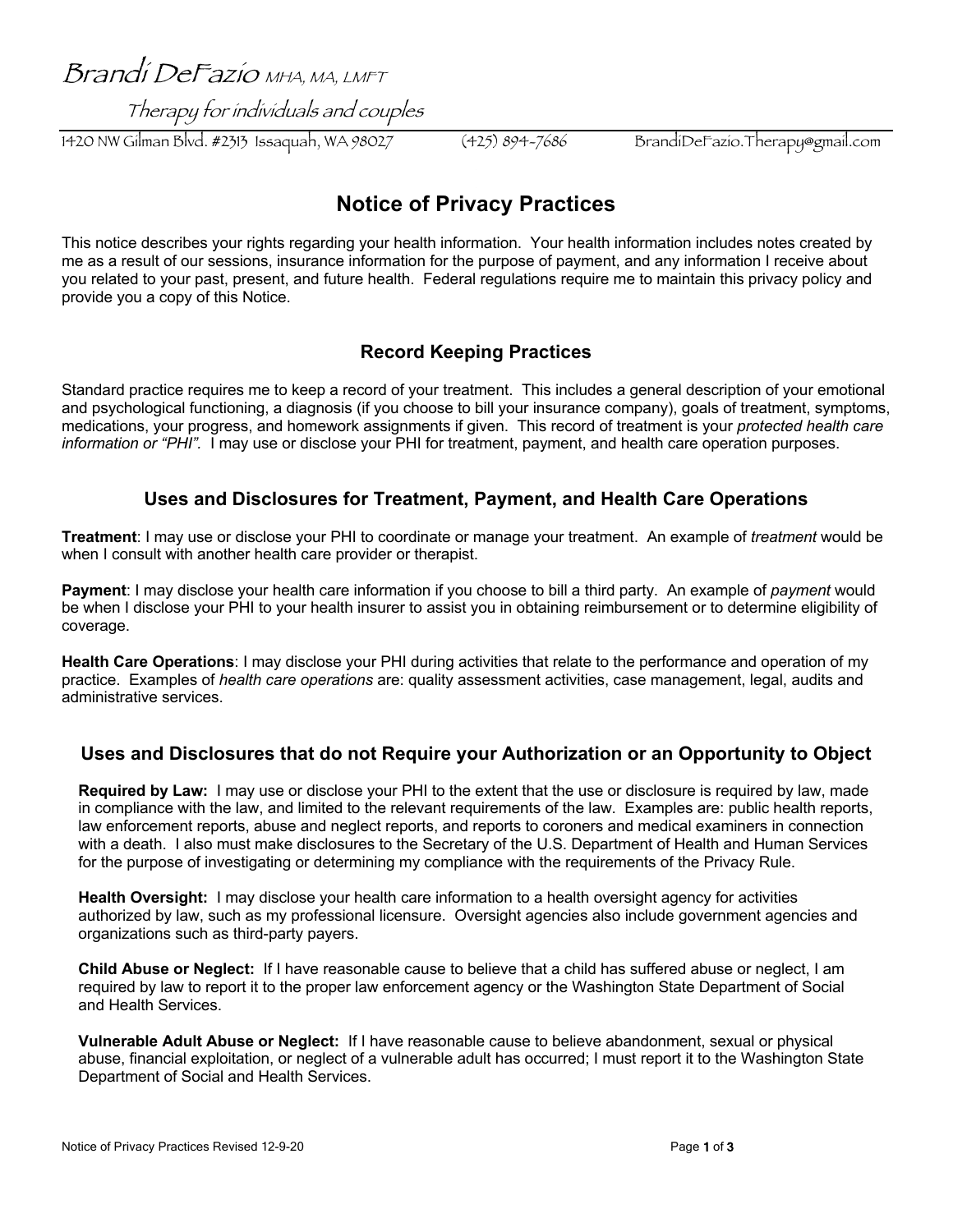**Threat to Health or Safety:** In the instance when you or someone else is in imminent danger of harm I may disclose your health care information for the purpose of safety.

**Criminal Activity:** I may disclose your health care information to law enforcement officials if you have committed a crime on my premises or against me.

**Business Associates:** I may disclose your health care information to business associates with whom I contract to administer billing and/or legal services. My contract with them requires them to safeguard the privacy of your information.

**Compulsory Process:** I will disclose your personal health care information if a court of competent jurisdiction issues an appropriate order. I will disclose your health care information if you and I have each been notified in writing at least fourteen days in advance of a subpoena or other legal demand, and no protective order has been obtained, and I have satisfactory assurances that you have received notice of an opportunity to have limited or quashed the discovery demand.

#### **Uses and Disclosures of Health Care Information with your Written Authorization**

I will make other uses and disclosures of your protected health care information only when your appropriate authorization is obtained. An "authorization" is written permission that permits specific disclosures. You may revoke this authorization in writing at any time; unless I have taken an action in reliance on the authorization of the use or disclosure you permitted, such as providing you with health care services for which I must submit information to an insurance company.

# **Your Rights Regarding Your Protected Health Information**

You have the right to *inspect and copy* your PHI, which may be restricted in certain limited circumstances, for as long as I maintain it. I may charge you a reasonable cost-based fee for copies.

You have the right to *ask that I amend* your record if you feel the PHI is incorrect or incomplete. I am not required to amend it; however, you have the right to file a statement of disagreement with me, to which I am allowed to prepare a rebuttal. Your request, your statement of disagreement, and my rebuttal will be maintained in your record.

You have the right to *request the required accounting of disclosures* I make regarding your PHI. This documents any non-routine disclosures made for purposes other than your treatment, as well as disclosures made pertaining to your treatment for purposes of quality of care.

You have the right *to request a restriction* or limitation on the use of your PHI for treatment, payment, or operations of my practice. I am not required to agree to your request, and I will not honor your request in instances where I believe it would compromise quality care.

You have the right to *request confidential communication* with me. An example of this might be to send your mail to an alternate address or not call you at home. I will accommodate reasonable requests.

You have the right to *have a paper copy* of this notice.

If you believe I have violated your privacy rights you have the right to *file a complaint* in writing with me and/or the U. S. Secretary of Health and Human Services. I will not retaliate against you for filing a complaint.

# **Therapist's Duties**

Notice of Privacy Practices Revised 12-9-20 Page 2 of 3 This notice describes your rights regarding how you may gain access to and control your PHI and how I may use and disclose it. I am required by law to abide by the terms of this *Notice of Privacy Practices* and reserve the right to change the terms of this notice at any time. Any new *Notice of Privacy Practices* will be effective for all PHI I